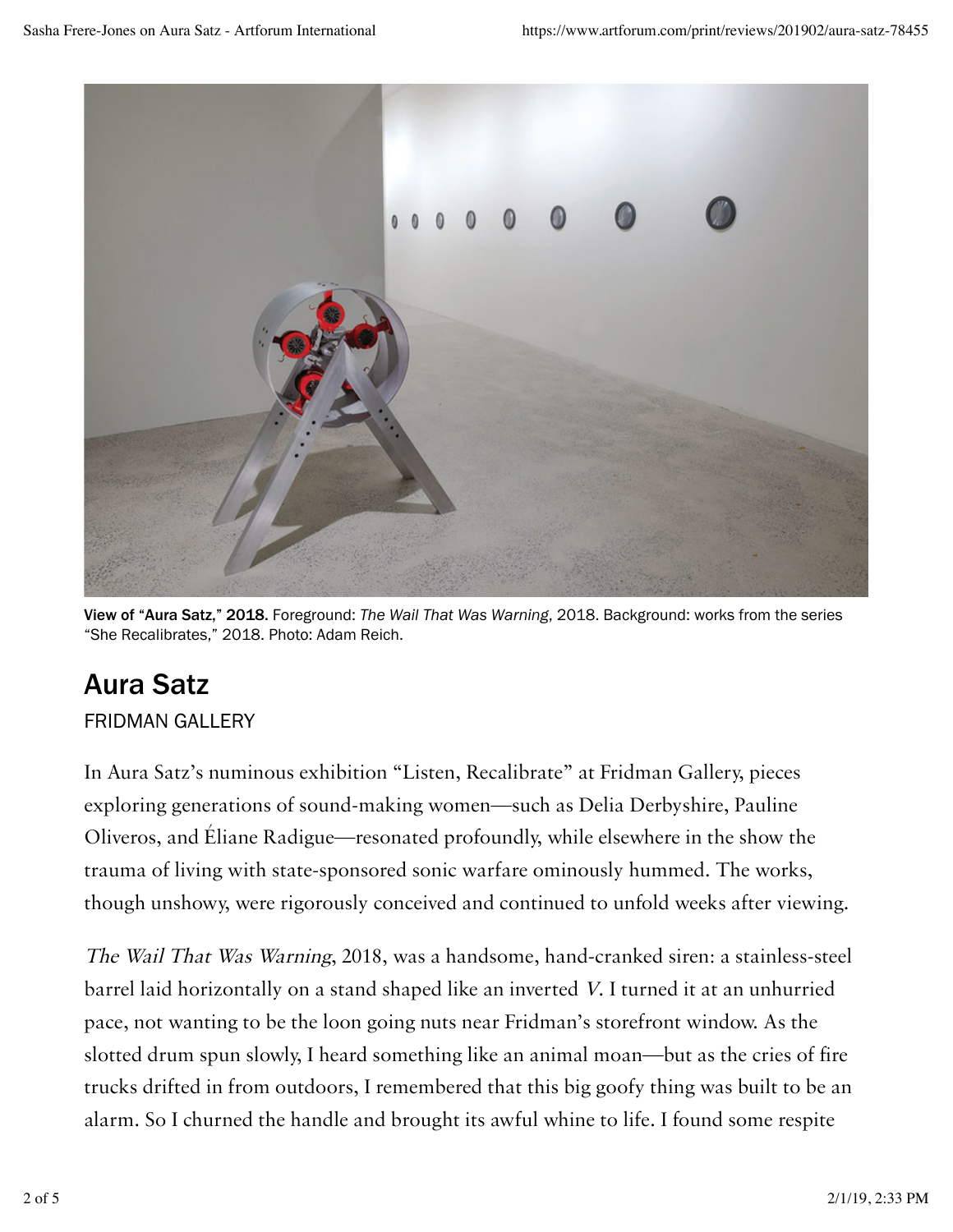with *Dial Tone Drone*, 2014. Originally conceived for a London phone box, here it was presented as a wooden chair set next to a wall-mounted phone. You could take a seat and listen to experimental composers Oliveros and Laurie Spiegel talk about the dial tone, the sonic signature of the telephone operator's workplace—a space that, once upon a time, was almost always occupied by women. The siren and telephone represent the resting frequencies of civic authority: The dial tone acts as evidence of a functioning infrastructure; the siren, the breakdown of all that.

In the work, Oliveros explains that "350 hertz plus 440 hertz" are the "frequencies that are mixed together to give you the dial tone." What sounded very much like Oliveros's accordion breathes out exactly those notes. We then heard her and Spiegel move into a discussion of sustained tones (sounds, not necessarily in intonation, that happen for an indefinite period). This concept functioned as the tuning fork, so to speak, for the whole show. Oliveros goes on to explain that things like melody and harmony make "movement" harder to hear in music, while sustained tones, according to Spiegel, allow you "to put direct sensuality inside of a note." "If you go with the sound and enter into the realm of the sound," continues Oliveros, "then your mind changes." In the field of sound art—subtly pitched here against, well, you know, music—sustained tones involve both more feeling and a stronger ability to perceive and generate ideas. This is where Satz does her work.

"She Recalibrates," 2018, a series of fifteen drawings, in graphite on black paper, was hung nearby. The images were set into circular frames and covered with plastic Fresnels, striated lenses originally designed for lighthouses. (Because there is no distance between the image and the lens, the Fresnel doesn't magnify—it just creates a diffractive interference pattern.) Each drawing shows the hands of women, all pioneers of electronic music—Derbyshire's on a reel-to-reel tape, Beatriz Ferreyra with one hand on a mixing board, Radigue with both hands on her ARP 2500 synthesizer—using machines, but without the tacit social approval granted the telephone operator. These silent works turned us back to what was already heard and seen, deepening the historical thread. What, for instance, would Wendy Carlos have done with a hand-cranked noisemaker?

Preemptive Listening (Part 1: The Fork in the Road), 2018, a short film installed in the back of the gallery, was a meditation on civic disintegration. In it, Lebanese trumpeter Mazen